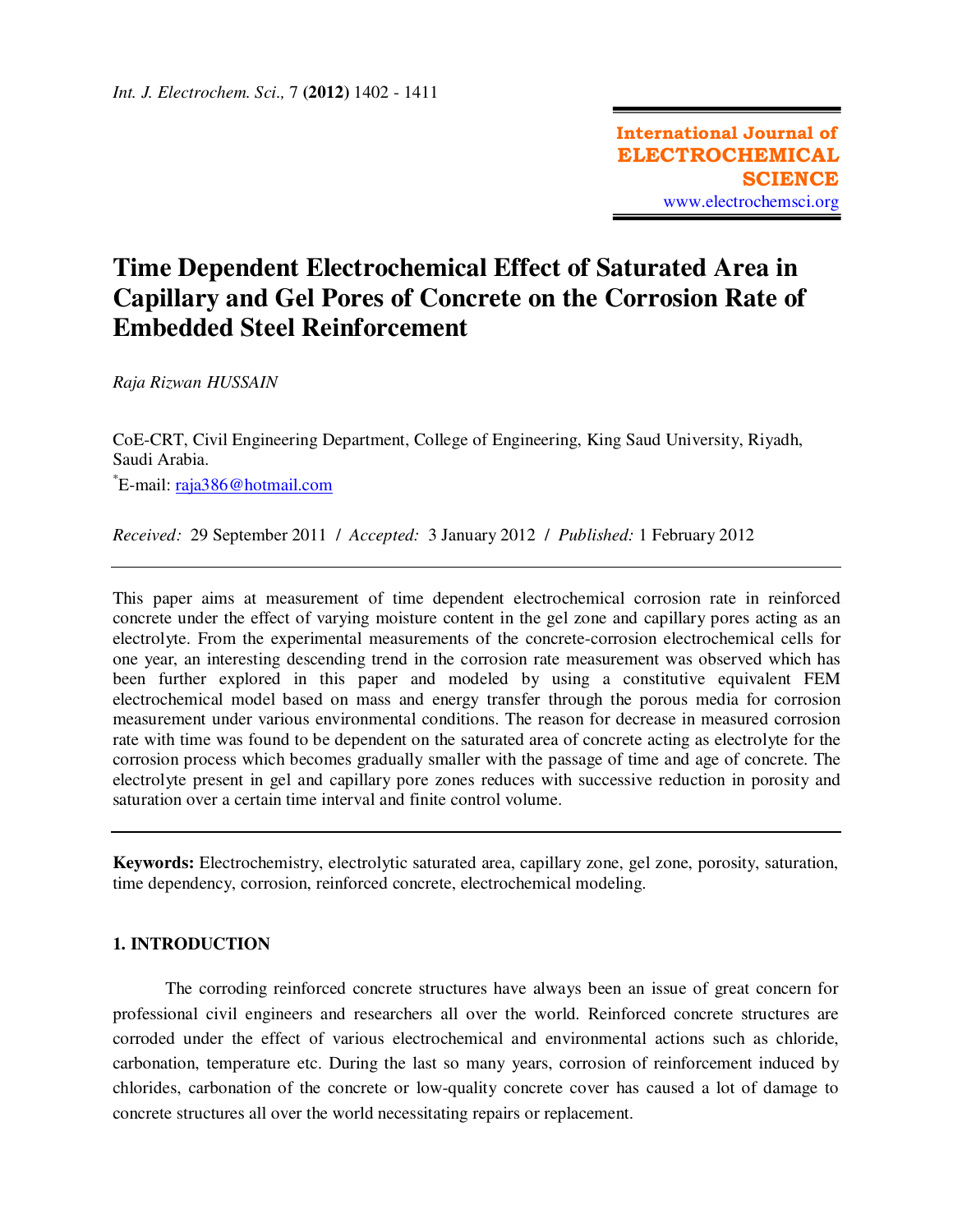

**Figure 1.** Comparison of corrosion rates after six months and one year duration [11, 12]

For the design of durable new concrete structures and for the development of effective and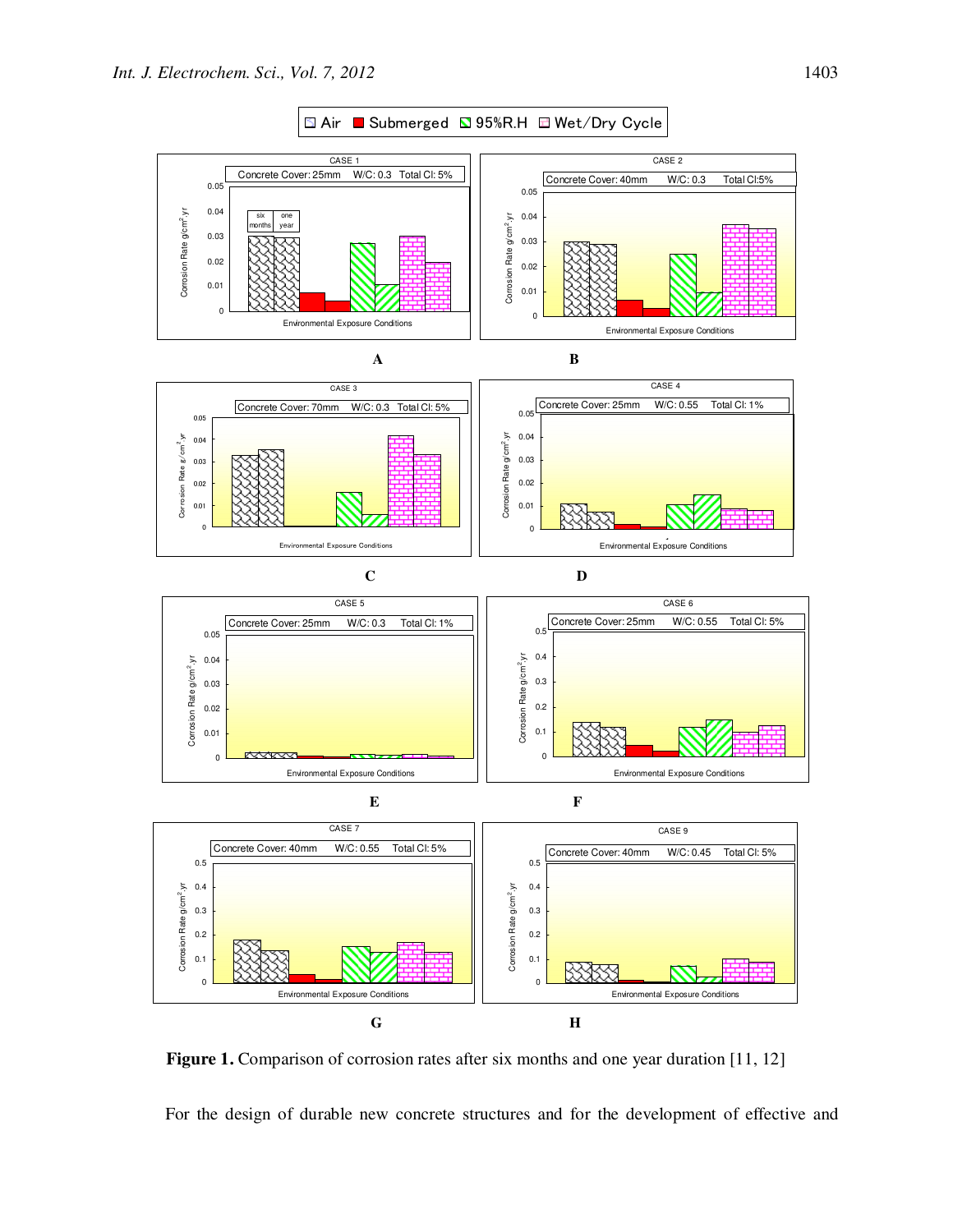durable repair measures, especially when using new repair methods and materials, proper understanding of the mechanisms and influencing factors of the corrosion process is necessary.

However, the various environmental actions can cause corrosion only if enough amount of electrolytic saturated area is available in the vicinity of corroding reinforcement bar in concrete. Therefore, it is necessary to understand and predict the effect of electrolytic solution on corrosion of RC structures. Few researchers have investigated the effect of electrolytic saturated area in pores on corrosion of RC structures [1-5]. The influence of w/c ratio, concrete cover thickness and degree of water saturation on the corrosion rate of steel in concrete has been discussed [6]. Moisture migration [7], pore water profile [8], diffusion of dissolved oxygen [9] and depth of moisture transport [10] has been discussed in the past. But, time dependent effect of electrolytic saturated area in capillary and gel pores of concrete on the corrosion rate of embedded steel reinforcement remained as a scope for future research which became the basis for this research paper.

In this research, consideration is given on electrochemical time dependency of corrosion rate in RC structures qualitatively as well as quantitatively for which the previous research data is limited. Deep investigations have been carried out in order to clarify the involved mechanisms of corrosion under varying electrolytic saturated area by incorporating realistic electro-chemical modeling as well as multi variable laboratory controlled experimentation. In the past, experimentation was conducted by the authors of this paper and the effect of several parameters on the corrosion rate of steel in concrete was reported case by case in detail. The figure 1 shows the experimental corrosion rates obtained for different cases referred from the past research reported by the authors [11, 12]. It can be seen from the experiment results that the corrosion rate decreases with time for almost for all the cases and exposure conditions used in the research. However, the reason for this decrease of corrosion rate with time was not fully explored and remained as a scope for future research. Therefore, in this paper the marked decrease in corrosion rate with the age of concrete has been investigated in detail with the help of numerical modeling and verified by existing scientific laws and principles.

### **2. EXPERIMENTAL PART**

Deformed round carbon steel bars 13 mm in diameter were used as reinforcing material in the experiment specimens. Ordinary Portland cement (OPC) as per JIS R5210 specifications was used. Natural river sand passed through JIS A1102 sieve No. 4 (4.75-mm openings), was used as fine aggregate for all concrete mixes. Its density and water absorption were 2.65 g/cm<sup>3</sup> and 2.21%, respectively. Crushed sandstone with a maximum size of 20 mm was used as coarse aggregate with density of 2.70 g/cm<sup>3</sup> and water absorption 0.59%. The air content was kept around 3.5 $\pm$ 1 %. Pure Sodium Chloride (NaCl) was used as a source for chloride ions to produce chloride induced corrosion.

The specimen size was prismatic (200x140x150mm) with two 13mm diameter deformed mild steel bars. Uniform chloride content (from NaCl compound) has been used as corrosion initiator considering the corrosion cell as a fused anode cathode system. The oxygen concentration available for corrosion at the surface of rebar embedded in concrete was limited by varying water to cement ratios, cover depths and chloride concentrations. The bare ends of bars were coated with think epoxy to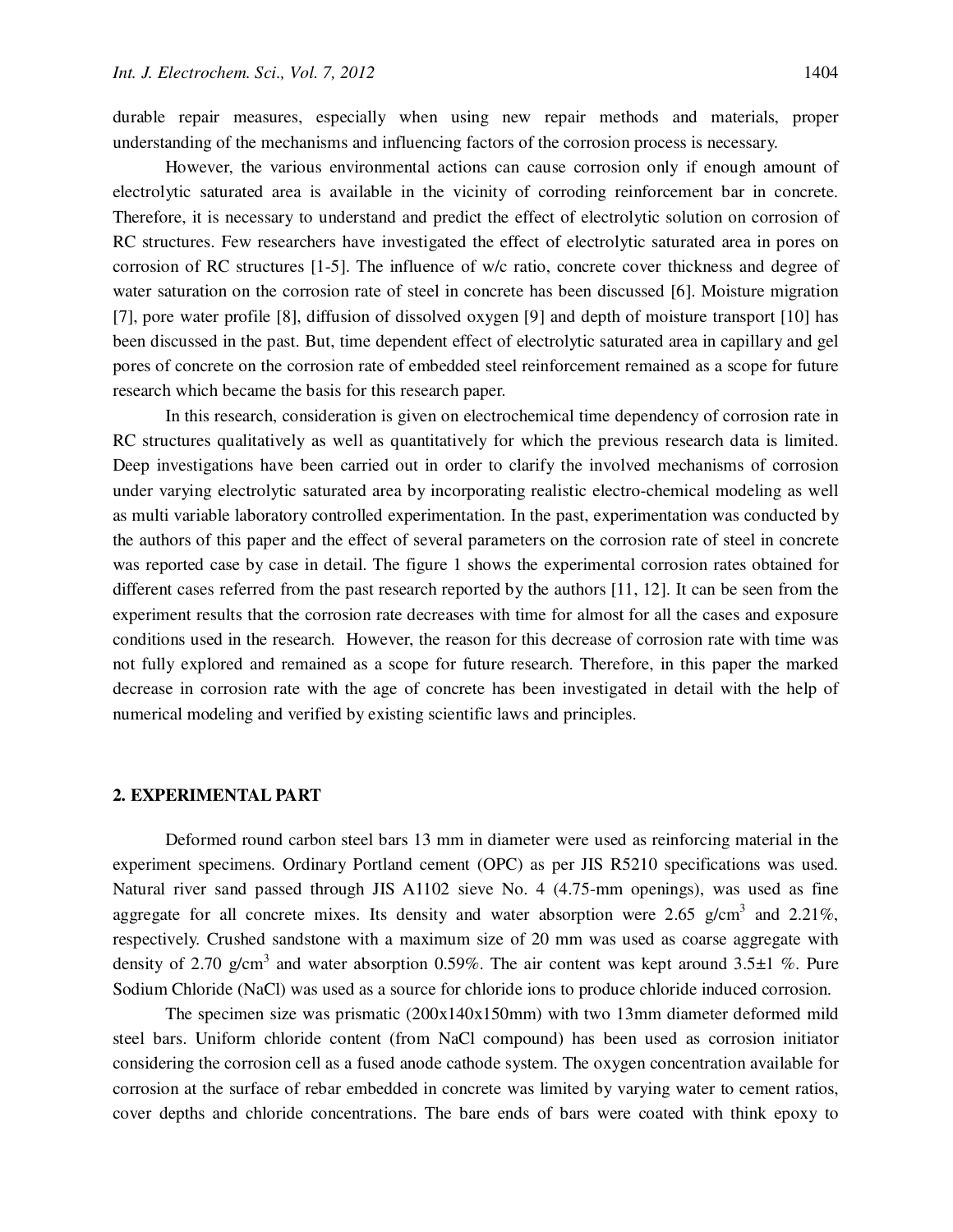prevent any atmospheric corrosion and enhance the reliability and accuracy of measurements. The test consisted of eighty specimens. Eight specimens were made for each case and two specimens were placed in four environmental exposure conditions in duplicate for six months and one year duration. All the specimens were allowed to set and harden in mold for 1 day before being de-molded and then cured for the next 28 days in the environment control chamber in sealed condition at 20ºC. After that the specimens were epoxy coated on the top face edges of plastic containers in order to avoid any possible oxygen penetration. Corrosion rate and half-cell potential was measured according to ASTM C-876. Further details can be obtained from the author's previous research [11, 12].

#### **3. FEM ELECTROCHEMICAL COMPUTATIONAL MODELING APPROACH:**

The methodology adopted in this research is based on a 3D finite element model developed by our research group [13-17]. It is a computational program for the evaluation of various durability aspects of concrete such as concrete hardening (hydration), microstructure formation and several associated phenomena, from casting of concrete to a period of several months or years (Fig. 2a). As such this tool can be utilized to study the effect of ingredient materials, environmental conditions as well as the size and shape of the structure on the durability of concrete. The term durability considered here takes into account both the fresh concrete problems as well as matured concrete exposed to environment.

This tool can be used to analytically trace the evolution of microstructure, strength and temperature with time for any arbitrary initial and boundary conditions. Since the main simulation program is based upon finite-element methods, it could be applied to analyze real life concrete structures of any shape, size or configuration. Furthermore, dynamic coupling of several phenomena ensures that the effects of changing environmental conditions are easily integrated into the overall simulation scheme.

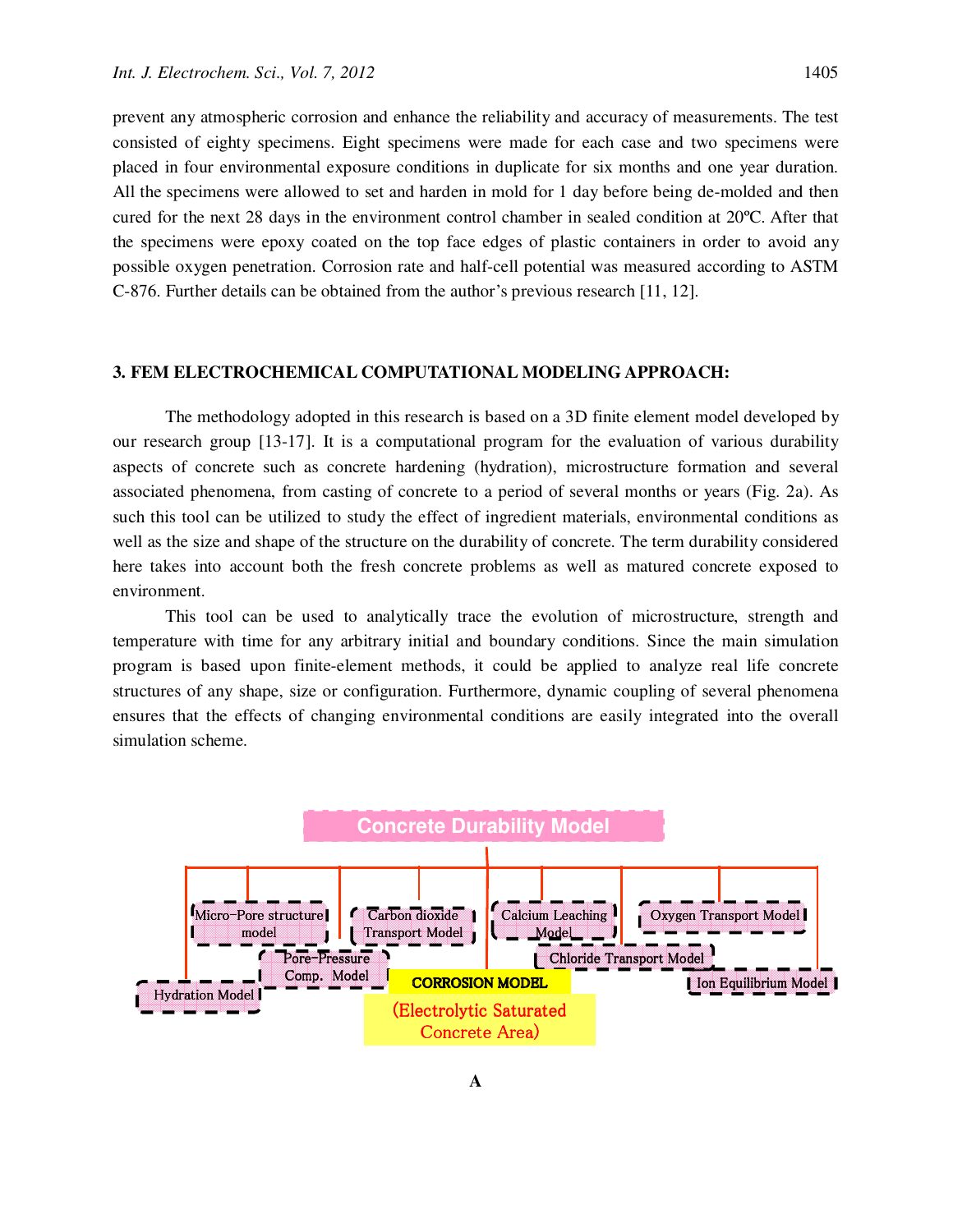

**Figure 2.** (a). Flow chart and inter linkage of the model (b). Schematic clarification of the model for electrolytic saturated area in concrete

#### **4. ELECTROLYTIC SATURATED AREA OF CONCRETE**

 Initially, the model is adopted from the previous research [13-15] already incorporating the effect of other important variables that have not been considered in this paper, such as oxygen [16], chloride and temperature  $[17-19]$ , mass and energy  $[20]$ , carbonation  $[21]$  etc. Corrosion is an electrochemical phenomenon which requires electrolyte for the occurrence of corrosion reaction. Therefore, when it comes to corrosion evaluation of reinforced concrete structures, it is necessary to calculate the effective corrosion current icorr<sub>eff</sub> in the system with reference to saturated area of concrete only which acts as an electrolyte in the saturated pores of concrete (Eq. 1).

$$
\text{icorr}_{eff} = i_{corr.} \mathbf{A}_{fr},
$$

$$
\mathbf{A}_{fr} = (\Phi_{cp} \mathbf{S}_{cp} + \Phi_{gl} \mathbf{S}_{gl})^*(1.0 - \alpha_{Vf} \mathbf{V}_f)
$$
(1)

Where;

| $A_{fr}$      | : Effective corrosion current reduction factor for saturated area of concrete |
|---------------|-------------------------------------------------------------------------------|
| $i_{corr.}$   | : Corrosion current                                                           |
| $icorr_{eff}$ | : Effective corrosion current                                                 |
| $\Phi_{cp}$   | : Capillary porosity                                                          |
| $S_{cp}$      | : Saturation of capillary pores                                               |
| $\Phi_{gl}$   | : Gel porosity                                                                |
| $S_{gl}$      | : Saturation of gel pores                                                     |
| $V_f$         | : Volume fraction of fine aggregate                                           |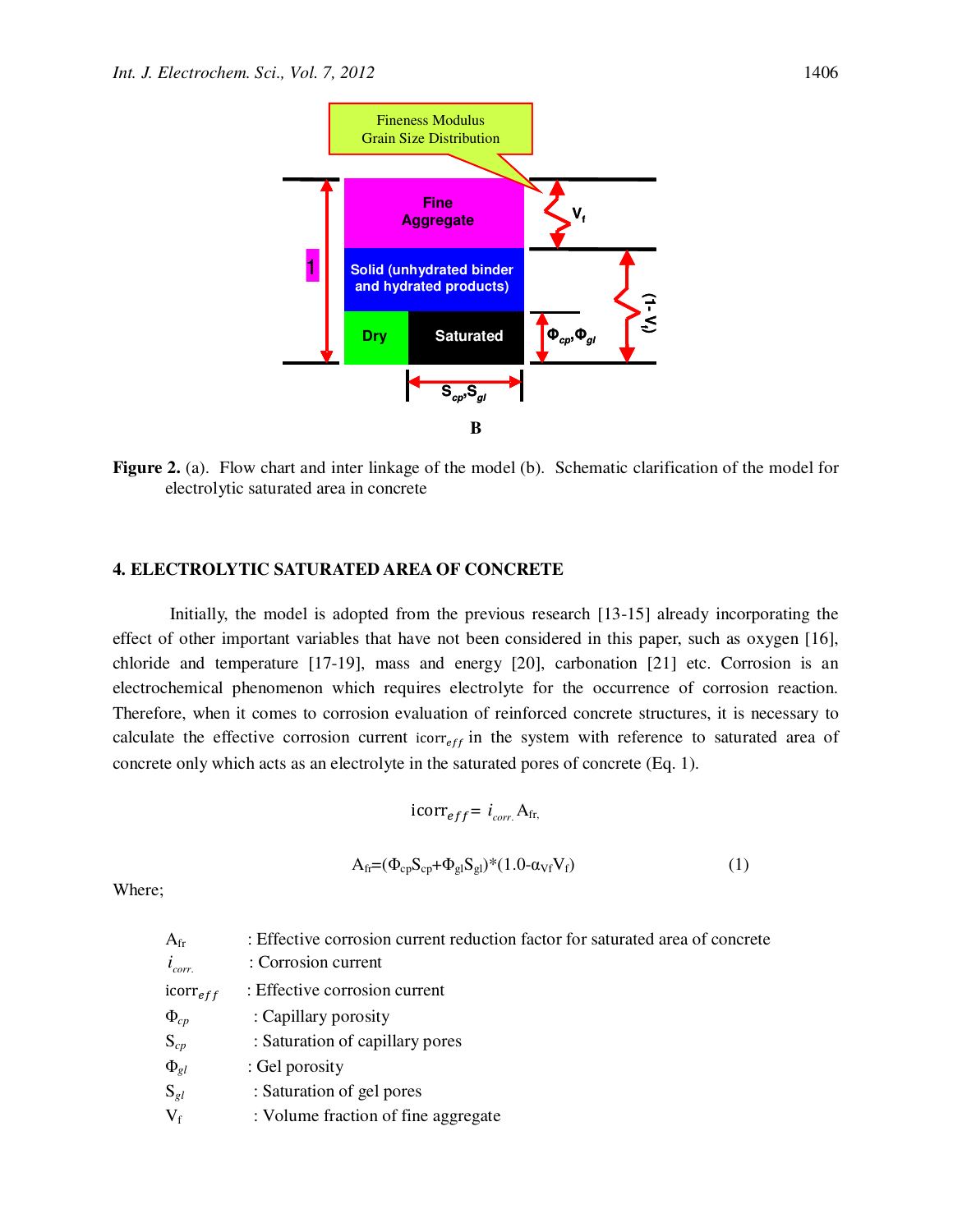$\alpha_{Vf}$  : Fraction of fine aggregate present in the vicinity of rebar.

As the hydration proceeds, new products are formed and deposited in the large water-filled spaces known as capillary pores. Moreover, the gel products also contain interstitial spaces, called gel pores, which are at least one order of magnitude smaller than the large voids of capillary pores. Theoretically and numerically, the saturated area depends on the capillary porosity, gel porosity and their respective degree of saturation in the aggregate free volume of concrete which is a heterogeneous material in nature. Thus it is essential to estimate the saturated area of concrete which is the only portion which takes part in the corrosion reaction as dry areas of reinforced concrete without electrolytic conductivity cannot corrode. Consider Fig.2b in this model, the volume fraction of fine aggregate ( $V_f$ ) and the factor ' $\alpha V_f$ ' representing the percentage of fine aggregate present in the vicinity of rebar varying from 0 to 1.0 depending on parameters such as fineness modulus of sand, particle size distribution profile of fine aggregate etc. and needs to be further investigated as scope for future research. In this study the value is tentatively taken as 1.0.

## **5. DISCUSSION AND COMPARISON OF EXPERIMENT RESULTS WITH THE ELECTROCHEMICAL MODEL**



Figure 3. Model simulation for variation of electrolytic saturated area of concrete factor "A<sub>fr</sub>" as a function of time.

The reason for decrease in the corrosion rate with time lies in the fact that as the time passes on gradually the saturated area of concrete factor " $A_{fr}$ " becomes smaller. As the hydration of cement proceeds with time, the electrolyte of the concrete reduces with change in capillary porosity, gel porosity and saturation over a certain time interval.Figure 3 and Figure 4 show the variation of saturated area of concrete factor " $A_f$ " with time for a typical case selected for illustration purpose along with change in porosity and saturation of gel and capillary zones. Similar trend can be found in case of variation of corrosion rate with time.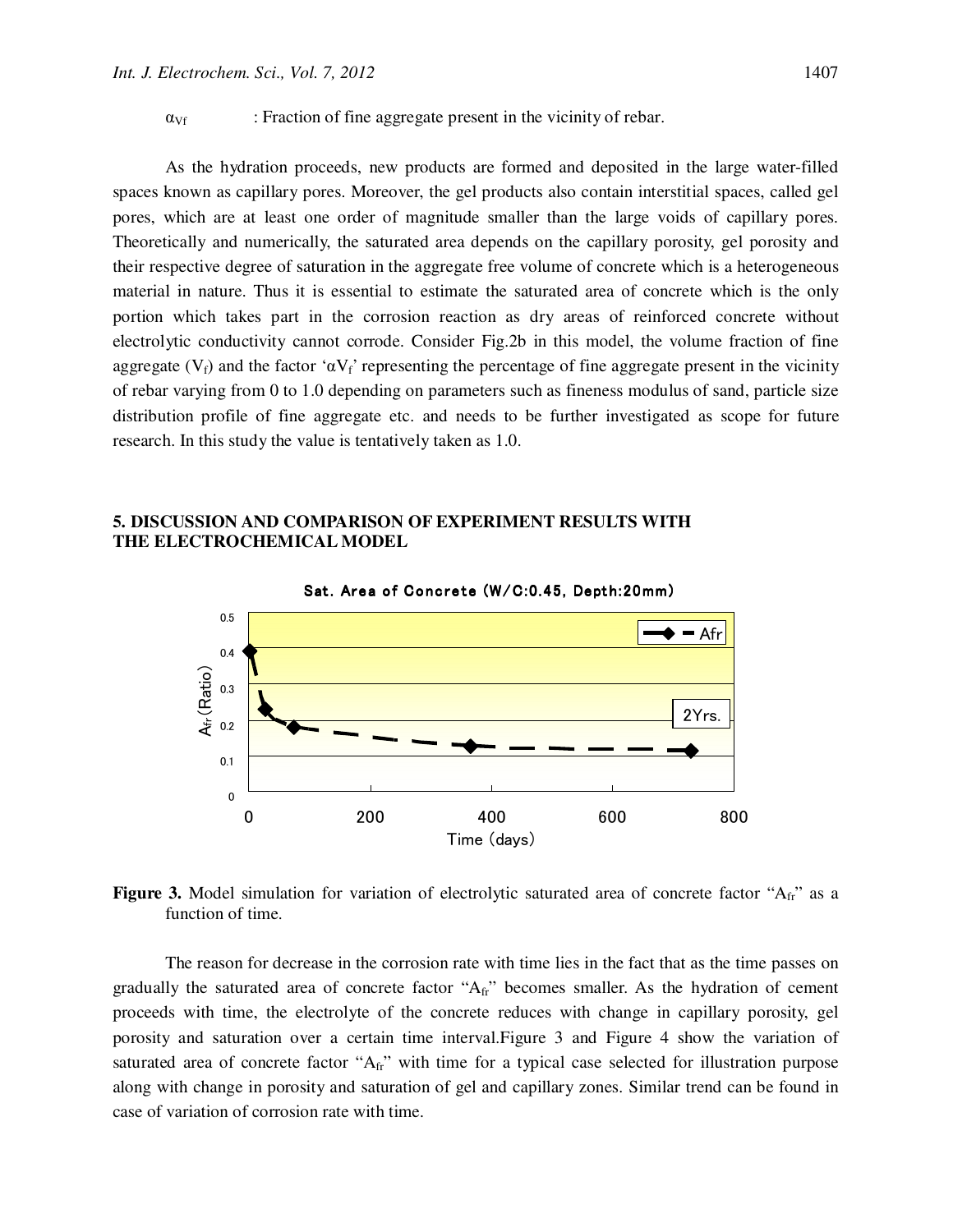

**Figure 4.** Model simulation for variation of capillary and gel porosity and saturation as a function of time



**Figure 5.** Time dependent Corrosion model analysis

Figure 5 shows the corrosion model simulation for estimation of corrosion rate with time. It can be seen that the corrosion rate varies with time in the same fashion as the electrolytic saturated area of concrete shown in Figure 3 and 4. Another interesting point which is found from the corrosion rate profile with time is that the corrosion rate falls very rapidly with time during the first 28 days. Afterwards the decrease in corrosion rate with time is less speedy. After about 200 days of time interval, onwards the decrease in corrosion rate with time becomes very small and after two years the rate tends to become constant with negligible variation.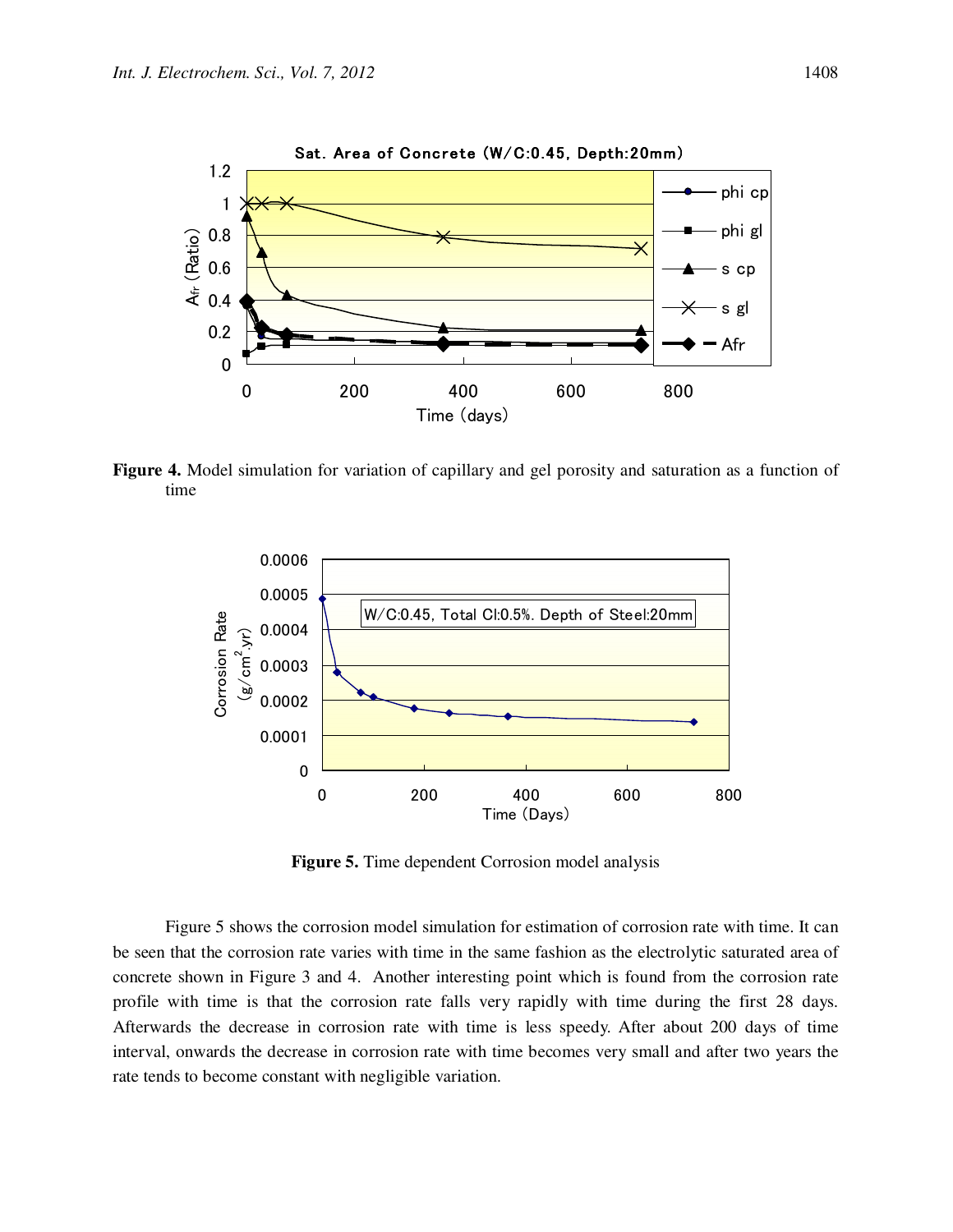

**Figure 6.** (a) Corrosion rate variation for 5% total chloride concentration; b) Corrosion rate variation for 5% total chloride concentration (Enlarged view); c) Corrosion rate variation for 10% total chloride concentration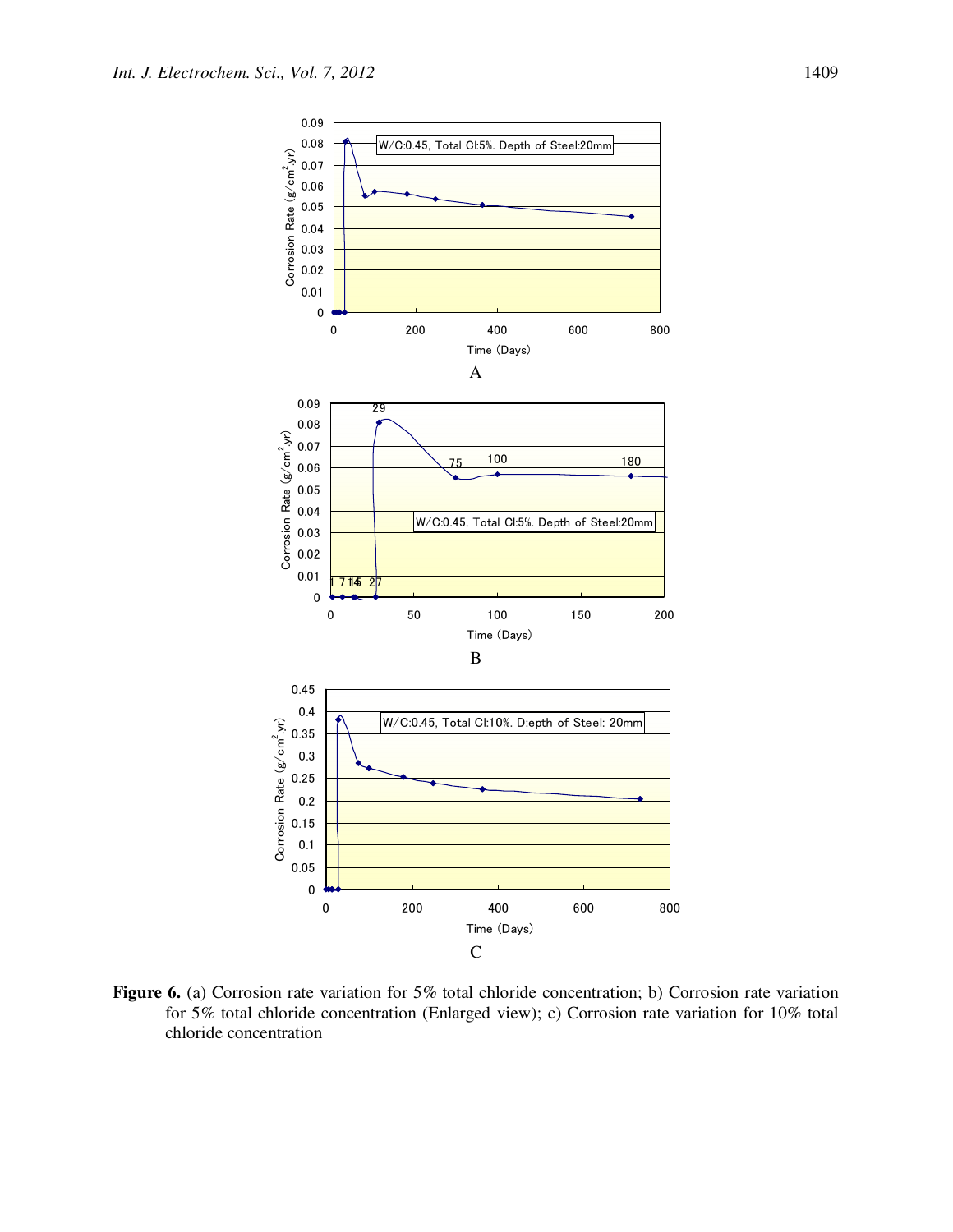The above phenomenon was found when the chloride concentration is low (for example 0.5% total chlorides by mass of binder in the above case). But, when the chloride concentration is much higher for example 5% or 10% then the corrosion rate variation with time is like as shown in Figure 6. The corrosion rate remains very low under sealed conditions of curing (28 days in this case). This is because of the fact that due to high chloride concentration in concrete, all the electrolyte/saturated area present in the sealed concrete specimen is consumed very fast and after that the corrosion rate falls to a minimum value (almost zero) due to the further unavailability of electrolyte. After the end of curing the sealed specimen is opened and exposed to air. Therefore, the corrosion rate suddenly rises just in one day to its peak value.



**Figure 7.** Time dependent corrosion model analysis for alternate wetting-drying

Then it falls to a much lower value in 75 days due to the variation in the concrete electrolyte related to the gel/capillary porosity and saturation as already explain above. After 75 days, the corrosion rate seems less variable with time. It must be noted over here that these time dependent corrosion rate model simulations have not been verified yet and remain as scope for future research, but seem to be very much reasonable and can be used for understanding of corrosion rate variation with time. Variation of corrosion rate in alternate wetting drying conditions is also shown in Figure 7.

#### **6. CONCLUSION**

Electrochemical time dependent effect of electrolytic saturated area in the gel and capillary pores on the corrosion of steel rebar embedded in concrete has been successfully investigated in this paper. The trends observed in the past experimental measurements have been resolved, compared and verified with the model simulations in this paper. Similar trend has been observed in the graphical measurements of Afr, gel and porosity, as well as the corrosion rate measurement profiles with the conclusion that the reasons for the decrease in corrosion rate measurement with time has been successfully sorted out. This was found to be dependent on the saturated area of concrete acting as electrolyte for the corrosion process which becomes gradually smaller with the passage of time and the